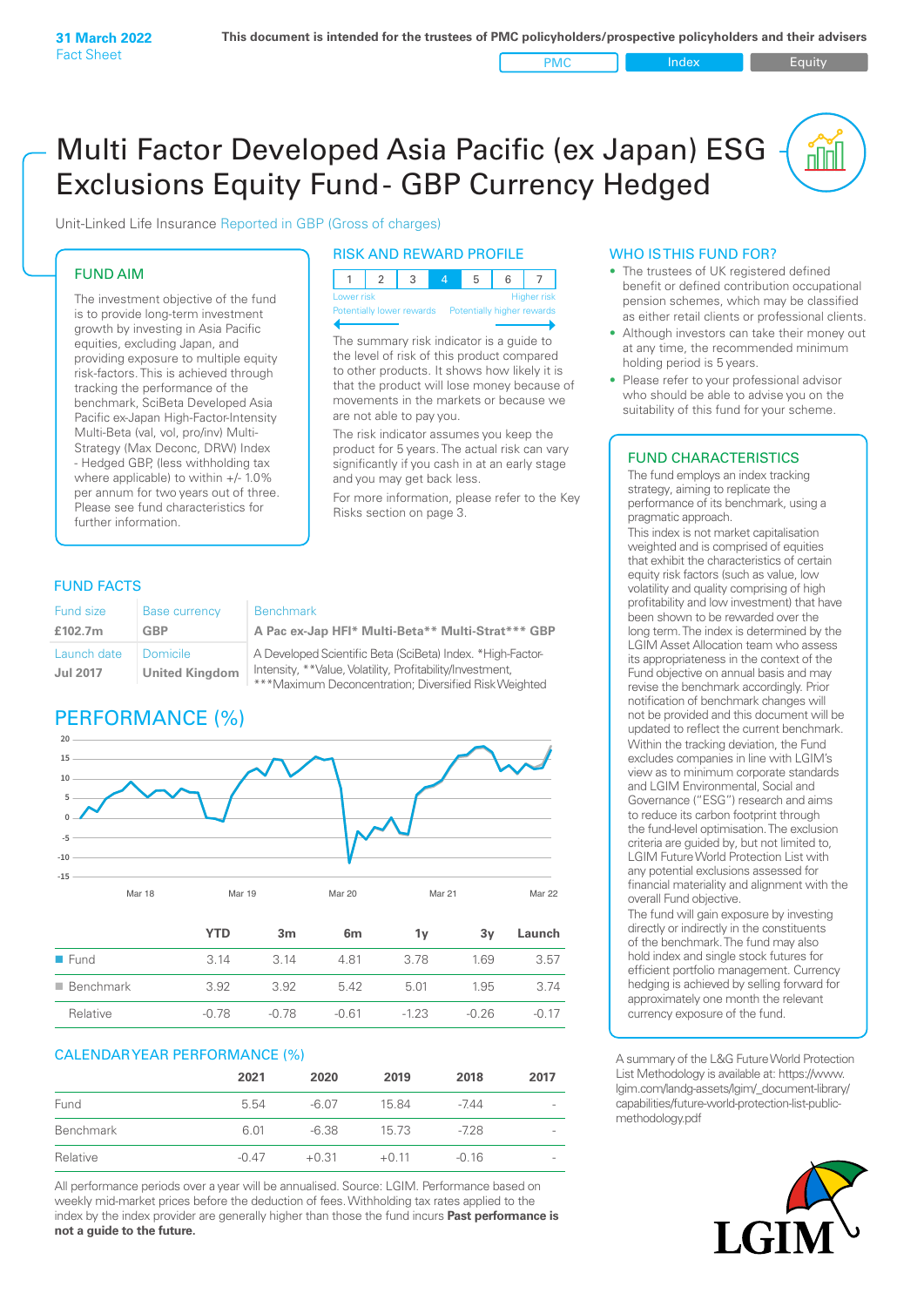PORTFOLIO BREAKDOWN

All data source LGIM unless otherwise stated. Totals may not sum due to rounding. In order to minimise transaction costs, the Fund will not always own all the assets that constitute the index and on occasion it will own assets that are not in the index. The number of fund holdings can differ from the index due to corporate events and proxy holdings.



# SECTOR (%)

| $\blacksquare$ Financials  | 37.2 |
|----------------------------|------|
| ■ Basic Materials          | 19.9 |
| $\blacksquare$ Industrials | 9.9  |
| ■ Non-cyclical Consumer    | 74   |
| ■ Cyclical Consumer        | 7.1  |
| ■ Telecoms Services        | 60   |
| $\blacksquare$ Technology  | 5.3  |
| $\blacksquare$ Utilities   | 4.8  |
| $\blacksquare$ Healthcare  | 16   |
| $\Box$ Other               | O 9  |
|                            |      |

# MARKET CAPITALISATION (%) TOP 10 HOLDINGS (%)

| ■ Large            | 83.0 |
|--------------------|------|
| $\blacksquare$ Mid | 17.0 |
| ■ Undefined        |      |

■ Top 10 holdings 25.2% Rest of portfolio 74.8% No. of holdings in fund 76 No. of holdings in index 78

| <b>BHP Group</b>             | 3.3 |
|------------------------------|-----|
| <b>CK Asset Holdings</b>     | 27  |
| Mtr                          | 27  |
| Dexus                        | 26  |
| Link Reit                    | 2.4 |
| <b>CK Hutchison Holdings</b> | 2.4 |
| Telstra                      | 2.3 |
| Hongkong Land Holdings       | 2.3 |
| Mineral Resources            | 2.3 |
| Aurizon Holdings             | 21  |
|                              |     |

# COUNTRY (%)

|   | Australia   | 48.3 |  |
|---|-------------|------|--|
|   | Hong Kong   | 30.4 |  |
| G | Singapore   | 18.4 |  |
|   | New Zealand | 3.0  |  |
|   | Other       | ()() |  |
|   |             |      |  |



The Index Fund Management team comprises 25 fund managers, supported by two analysts. Management oversight is provided by the Global Head of Index Funds. The team has average industry experience of 15 years, of which seven years has been at LGIM, and is focused on achieving the equally important objectives of close tracking and maximising returns.